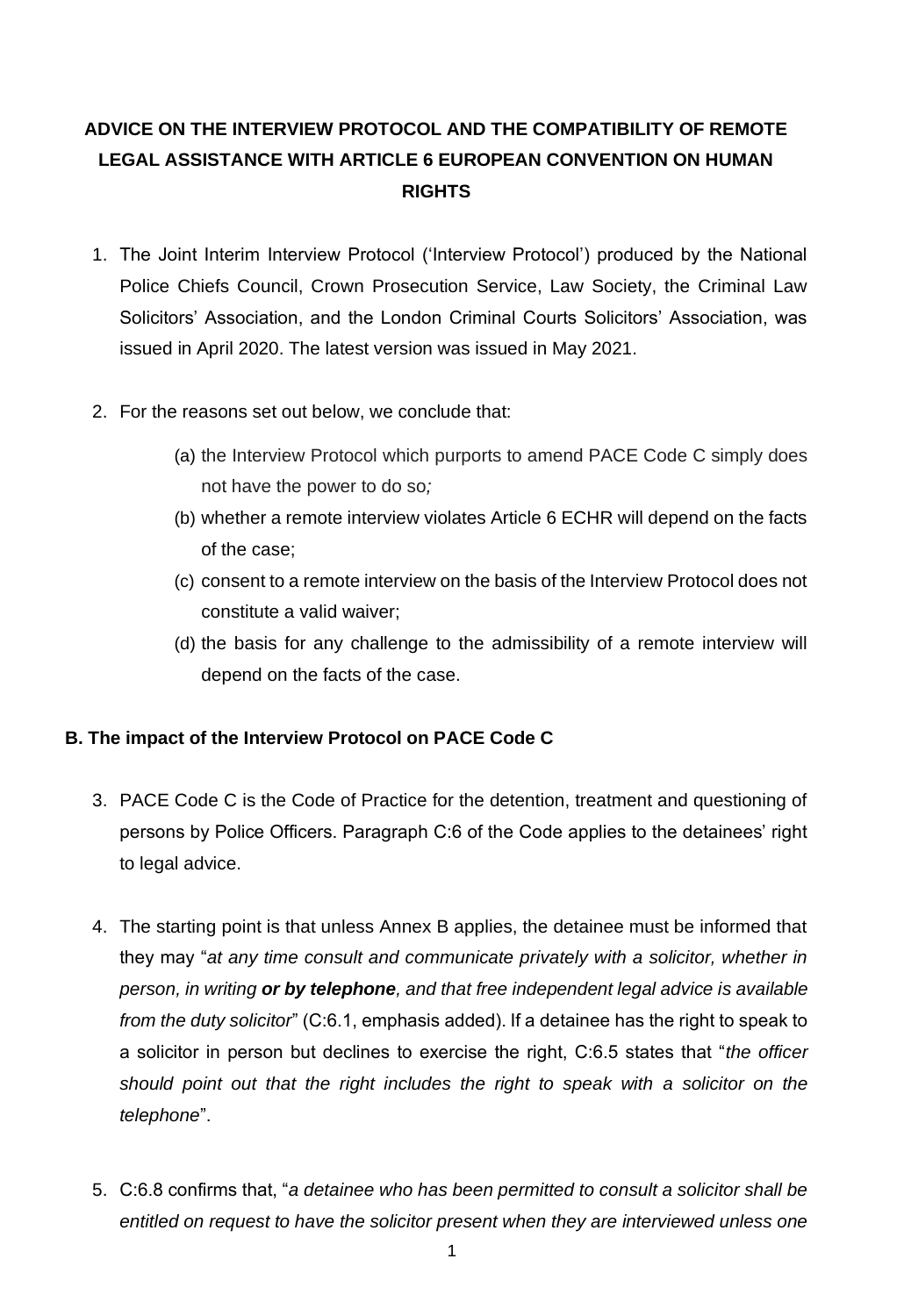*of the exceptions in paragraph 6.6 applies*" (emphasis added). While 'presence' is not defined as physical attendance, the remote attendance of a legal representative at an interview by video or audio link is not provided for in Code C. As such, while Code C does allow remote legal advice to be provided, the text does not allow for remote interviews by either video or audio link.

## *i) The interpretation of PACE Code C during the pandemic*

- 6. The Interview Protocol has been used as a tool to guide the interpretation of Code C in light of the pandemic. Both versions acknowledge that "*remote interviews by video and audio link are not within the current letter of the Code of Practice*", but that remote interviews "*are within the spirit of recent amendments to criminal procedure, law and evidence in the Coronavirus Act 2020*" (April 2020 Interview Protocol, para. 7 and May 2021 Interview Protocol, para. 10). The key difference between the two is that the May 2021 version does not apply to suspects under the age of 18 or those that are vulnerable.
- 7. The Interview Protocol April 2020 states that:
	- **"***In the case of children and vulnerable adults, the physical presence of an appropriate adult is always required for interview, save for urgent interviews in accordance with Code C 11.18 [….] in the circumstances created by the Coronavirus crisis it may not be possible to conduct an interview with a suspect and their appropriate adult (where one is required), and the alternatives set out in Annex A and Annex B should be considered*" (paragraph 6);
	- that remote interviews by video and audio link "*are a fair and proportionate option to be made available to a suspect who has the benefit of legal advice and who having been fully informed and advised and together with the*ir *appropriate adult (where one is required) consents to a remote interview*" (paragraph 7, emphasis added).
- 8. From the wording used, consent to a remote interview is required from all suspects before it can proceed in this way.
- 9. The Interview Protocol does not make in-person interviews compulsory for those under 18 or vulnerable. Instead, it requires "*special care*" to be taken when deciding how the interview of a child or vulnerable adult should proceed (paragraph 8). Where legal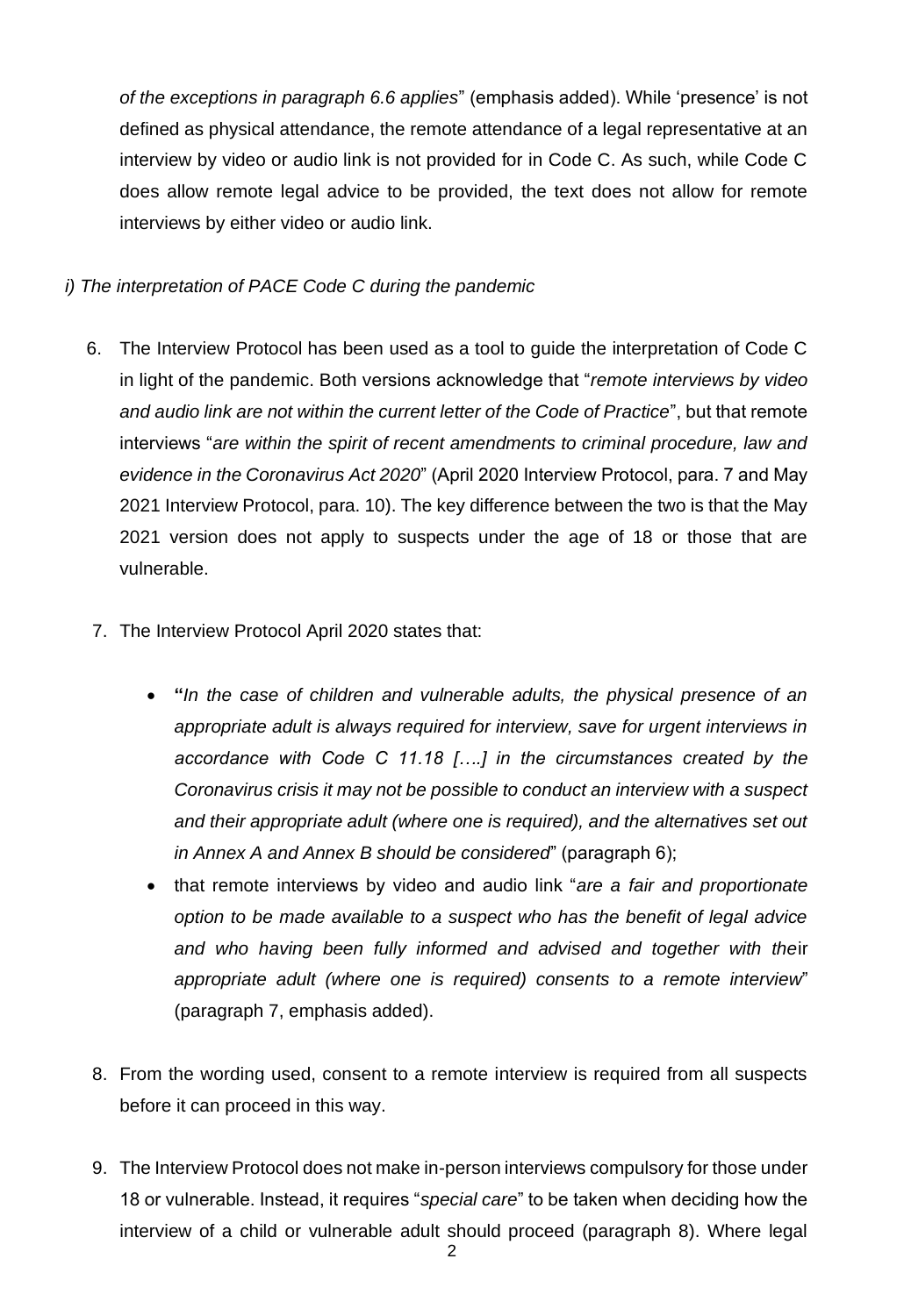representation is to be provided remotely, the custody officer or interviewing officer, in consultation with the legal advisor and appropriate adult, has to consider "*whether a suspect's ability to communicate confidently and effectively for the purpose of the interview is likely to be adversely affected, undermined or limited without the physical presence of a legal advisor*" in accordance with C:12.A.

- 10.The Interview Protocol states that *"[l]egal advice for suspects should take place whenever possible over the telephone (for legal advice) and by video link for interviews with suspects*" (para. 10). No mention is made of reasonable adjustments or alternatives to a telephone conference for those under the age of 18 or vulnerable adults.
- 11.If a video link interview is not possible, a legal representative can attend the interview via audio link (para. 11). Where the parties agree on this course of action, "*the informed consent of the suspect together with their appropriate adult (where one is required) should be obtained and endorsed on the custody record*". Where an interview proceeds in this way, the Interview Protocol states that it should be visually recorded by the police.
- 12.The Interview Protocol makes clear its preference for completely virtual interviews, followed by partial virtual interviews, and then finally physical interviews (paragraph 16). In-person interviews may take place where:

"*All parties physically required due to the serious nature of the case or because the suspect and appropriate adult do not consent to a completely or partial virtual interview*".

13.Save for in these circumstances, the Interview Protocol envisages interviews proceeding virtually, either completely or partially.

#### Interview Protocol May 2021

14.Para. 6 of the May 2021 Interview Protocol explicitly states that it does not apply to suspects who are either under the age of 18 or vulnerable (as defined by C:1.4 and C1.13(d)). Save for deleting the sections relating to these, the wording used in the May 2021 Protocol remains the same as the April 2020 version.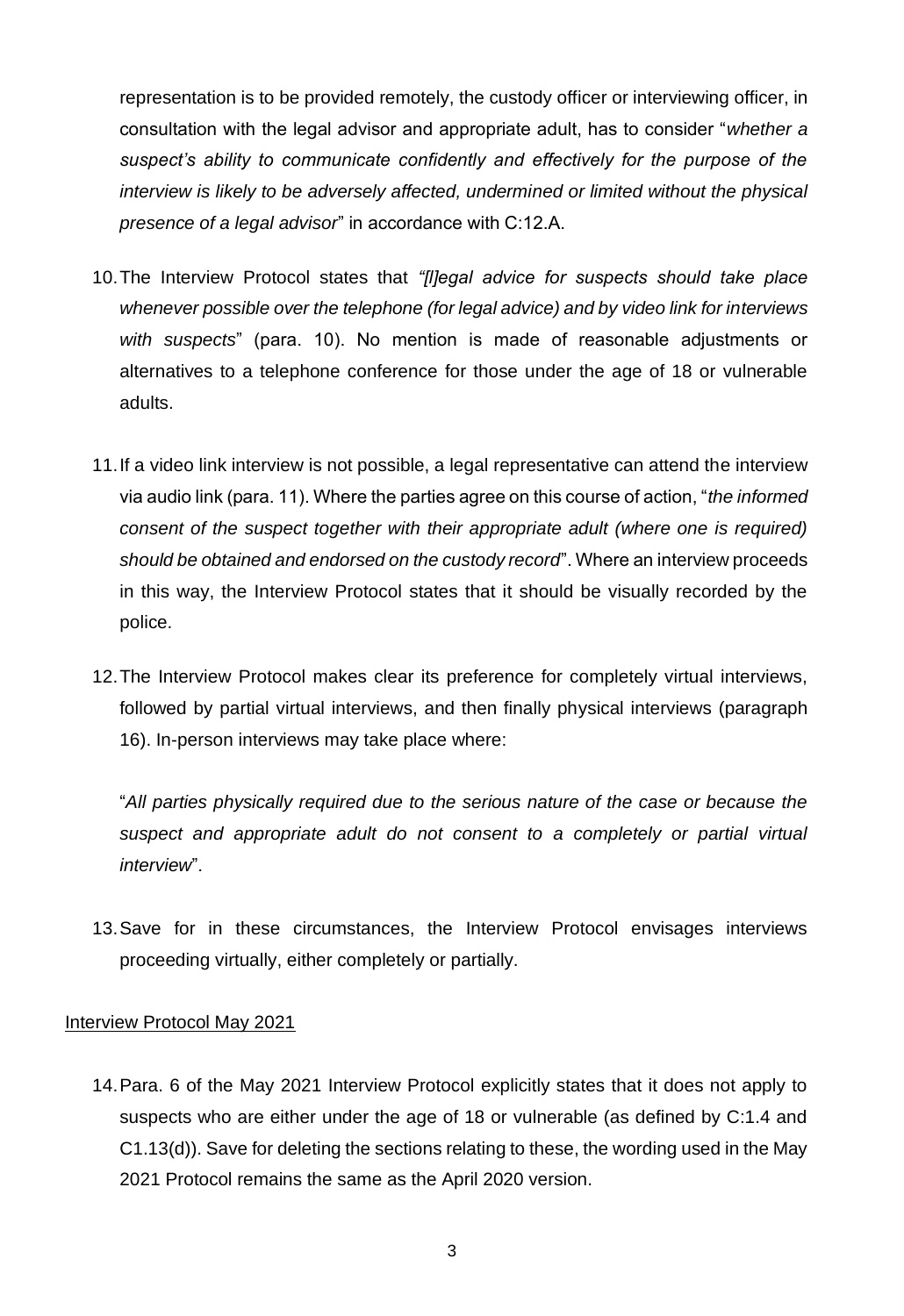## **C. Does the Interview Protocol lawfully amend PACE Code C?**

- 15.The Covid-19 pandemic posed unprecedent challenges across all sectors. In the legal sphere, the urgent need to reduce the risk of catching the virus required processes to be adapted to ensure the safety of all parties.
- 16.PACE Code C was not amended or modified by the Secretary of State in response to the Covid-19 pandemic. Instead, the Interview Protocol has been relied on to guide the application of Code C during the pandemic. However, the practical effect of the Interview Protocol is that it amends of Code C and grants a power to conduct remote interviews by video and audio link, despite this not being within the current language of the Code.
- 17.While a Home Office consultation on amending PACE in line with the Interview Protocol took place in June 2020, no further action has been taken. The Government's Response to the consultation, dated 2 February 2021, noted that "*the driver for the proposed temporary changes [to PACE Codes of Practice C and E] was to support the continued operation of the Interview Protocol […]*" (para.2.1.2). As such, there is a clear acceptance that, if codified, the Interview Protocol would modify the existing provisions of PACE (para.2.1.3).
- 18.In accordance with PACE 1984, only the Secretary of State has the power to amend the Codes (s.66, 67(2)). An order bringing a code into operation or revising a code, must be laid before Parliament (s.67(7), (8)). Pursuant to s.67(7C), this cannot occur until the Secretary of State has consulted various stakeholders.
- 19.Although the signatories assert that remote interviews are within the "spirit of recent amendments" and the Coronavirus Act 2020, this does not provide a legal basis for the guidance to amend the Codes and circumvent the clear procedure required by ss.66 and 67 PACE 1984. The Interview Protocol was not subject to any of the scrutiny required by s.66 PACE 1984, nor was the legislative process followed to amend the text of the Codes. The signatories do not possess the power to by-pass the legislative process required by PACE and make amendments. Therefore, where there is a conflict between the text of Code C and the Interview Protocol, the former should prevail.
- 20.The signatories have acted beyond the powers prescribed to them and have purported to amend Code C (through the Interview Protocol) to include a power to conduct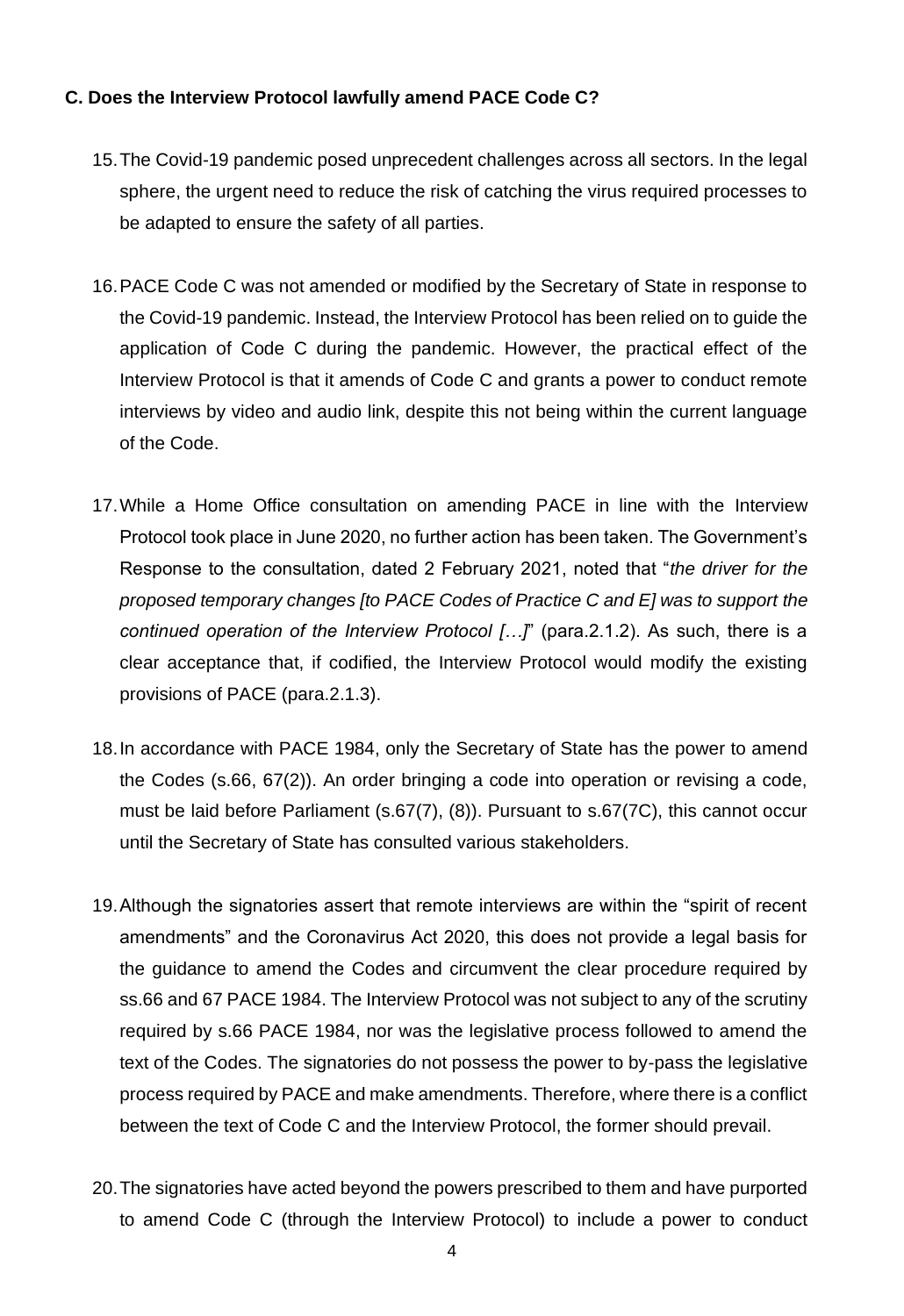remote interviews. The approach taken is inconsistent with the parameters imposed by the statutory framework. The signatories purport to exercise a power that they simply do not have. A suspect's consent to a remote interview cannot cure this. By creating a Protocol that amends the Codes, it is arguable that they have acted *ultra vires*. The signatories have failed to observe the statutory procedures in place to amend the Codes and sought to circumvent these using the Interview Protocol.

## **D. Is the provision of remote legal assistance compatible with Article 6 of the ECHR?**

#### *i) The relevant authorities*

- 21.The European Court of Human Rights has interpreted Article 6(1) of the ECHR as including a requirement that a suspect has access to a lawyer "*from the first interrogation*" by the police (*Salduz v Turkey* [GC], App. No. 36391/02 (Judgment of 27 November 2008), para. 55). This was codified in the EU Access to a Lawyer Directive in 2013 (Directive 2013/48/EU), and confirms that a suspect should have access to a lawyer during interrogations in custody.
- 22.Of assistance is the ECtHR's decision in *Doyle v Ireland* (App. No. 51979/17 (Judgment of 23 May 2019)). The Court considered the previous jurisprudence and provided a summary of the key principles emerging from the same. It held that Article 6(3)(c) does not specify the manner of exercising the right of access to a lawyer, but leaves it to states to choose the means of ensuring that it is secured in their judicial system (para. 73). However, it found that this must consist of at least the following at para. 74:
	- First, suspects must be able to contact a lawyer from the time when they are taken into custody and the lawyer must be able to confer with their client in private and receive confidential instructions;
	- Second, suspects "*have the right for their lawyer to be physically present during their initial police interviews and whenever they are questions in the subsequent pre-trial proceedings*", to ensure that the defence rights of the interviewed suspect are not prejudiced; and,
	- Third, lawyers should ensure respect for the right of an accused not to incriminate themselves and their right to remain silent.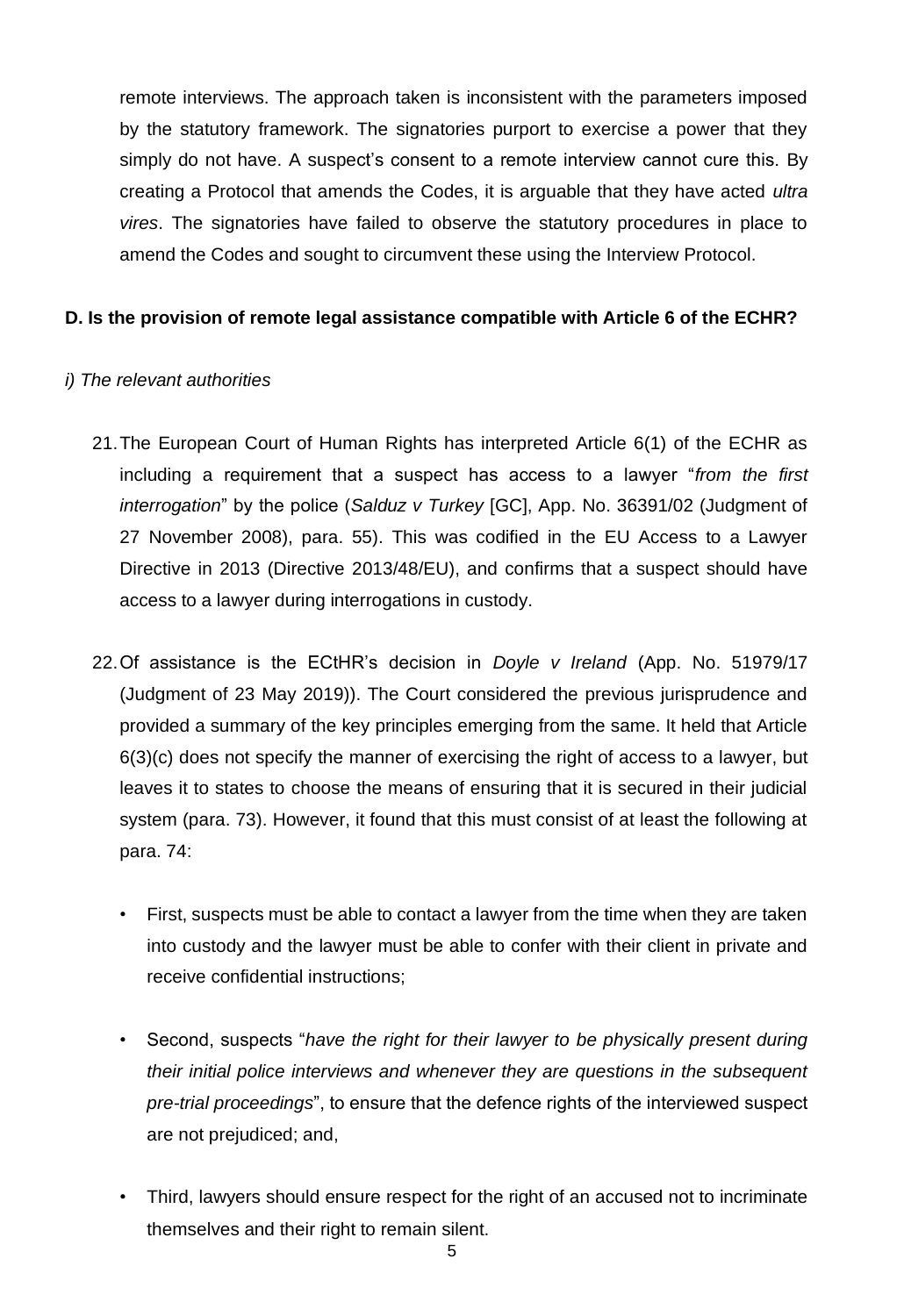- 23.The ECtHR asked itself two questions: (1) were there compelling reasons to justify the restriction of access to a lawyer; and (2) were the proceedings overall unfair. This twostage approach was also applied at paragraph 257 in *Ibrahim v United Kingdom* [GC] Apps. Nos. 50541/08, 50571/08/ 05073/08 and 40351/09 (Judgment of 13 September 2016).
- 24.With regards to whether compelling reasons exist or not, the Court confirmed in *Beuze v Belgium* [GC] App. No. 4429/09 (Judgment of 28 June 2011) that the finding of compelling reasons cannot stem from the mere existence of legislation precluding the presence of a lawyer. In each case, the proceedings must be viewed as a whole. Where there are no compelling reasons justifying such a restriction, the court will apply very strict scrutiny to its fairness assessment. The absence of compelling reasons under the first limb of the test does not in and of itself determine whether there has been a violation of Article 6.
- 25.A non-exhaustive list of factors, drawn from the case law, have been used to aid the examination of the proceedings as a whole in order to assess the impact of procedural failings at the pre-trial stage on the overall fairness of the criminal proceedings. For example: whether the person was vulnerable, by reason of the age or mental capacity; whether the legal framework governing admissibility can cure any prejudice; the use of the evidence at trial, its importance to the case as a whole, and the strength of the other evidence in the case; and, the relevant procedural safeguards afforded by domestic law and practice (*Beuze*, para.150; *Ibrahim*, para. 274). The ECtHR has concluded that the burden is on the state to "*demonstrate convincingly why, exceptionally and in the specific circumstances of the case, the overall fairness of the trial was not irretrievably prejudiced by the restriction on access to legal advice*" (*Ibrahim*, para. 264).

#### *ii) Application of the principles to remote legal assistance*

26.It is important to note that the Interview Protocol does not impose a blanket ban on inperson interviews. There is nothing precluding the physical presence of a lawyer. Where the case is serious or the suspect and appropriate adult withhold their consent, then a remote interview will not take place. The Interview Protocol purports to strike a balance between the challenges posed by the pandemic and a suspect's rights.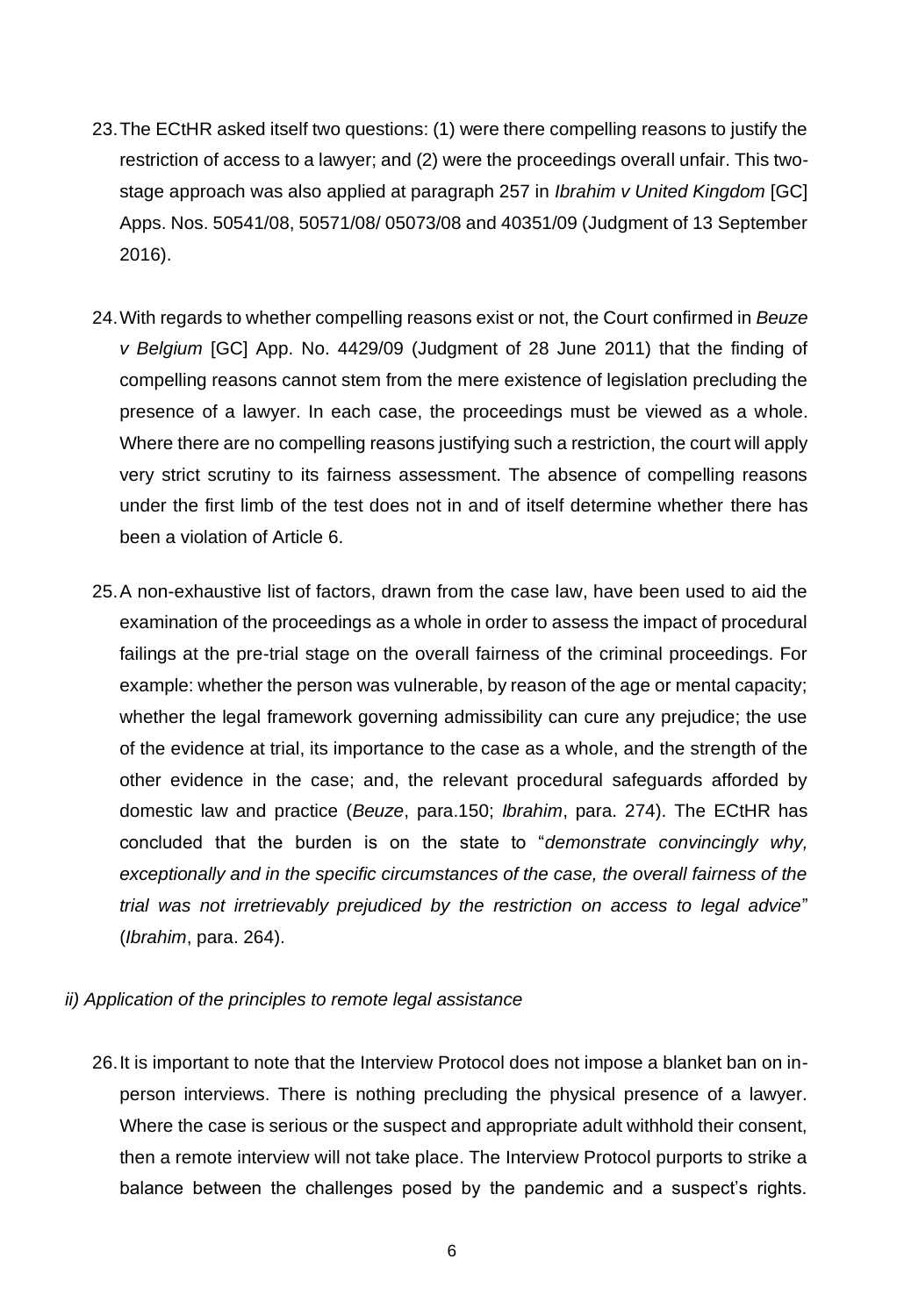However, Code C – which reflects the law – does not provide for remote interviews by video or audio link.

### Compelling reasons

27.In our view the dangers posed by Covid-19 pandemic and the state of a public emergency could amount to "compelling reasons" and thus justify a restriction of a legal representative's physical presence. However, when assessing whether compelling reasons have been demonstrated,

> "*of relevance is whether the decision to restrict legal advise had a basis in domestic law and whether the scope and content of any restrictions on legal advice were sufficiently circumscribed by law so as to guide operation decisionmaking by those responsible for applying them*" (*Ibrahim*, para.258).

- 28.As set out above, we are of the view that the Interview Protocol is guidance and not law. C:6.8 confirms the right of a suspect to have a legal representative present when they are interviewed unless the exceptions in C:6.6 apply. There is nothing within these exceptions that allow a legal representative to appear remotely on public health grounds. The scope and contents of the restriction provided for in the Interview Protocol is not sufficiently circumscribed by law. The Reports pointed to by those instructing confirm the divergent approaches being taken and the issues caused by this. The right is, in effect, being restricted on the basis of guidance issued by the signatories and not legislation. With regards to consent, we are of the view that a suspect cannot consent to a procedure that amounts to a procedural irregularity and is the product of the signatories acting *ultra vires*.
- 29.Therefore, while a state of public emergency may in principle provide a compelling reason to justify a restriction, absent a cogent legal basis for this, we are of the view that the pandemic cannot constitute a compelling reason in and of itself. We note that the absence of compelling reasons alone does not lead to a finding of a violation of Article 6.

## The fairness of the proceedings as a whole

30.Even where there are no compelling reasons to deny access to a legal representative, the ECtHR has gone on to examine the trial proceedings to assess the impact of the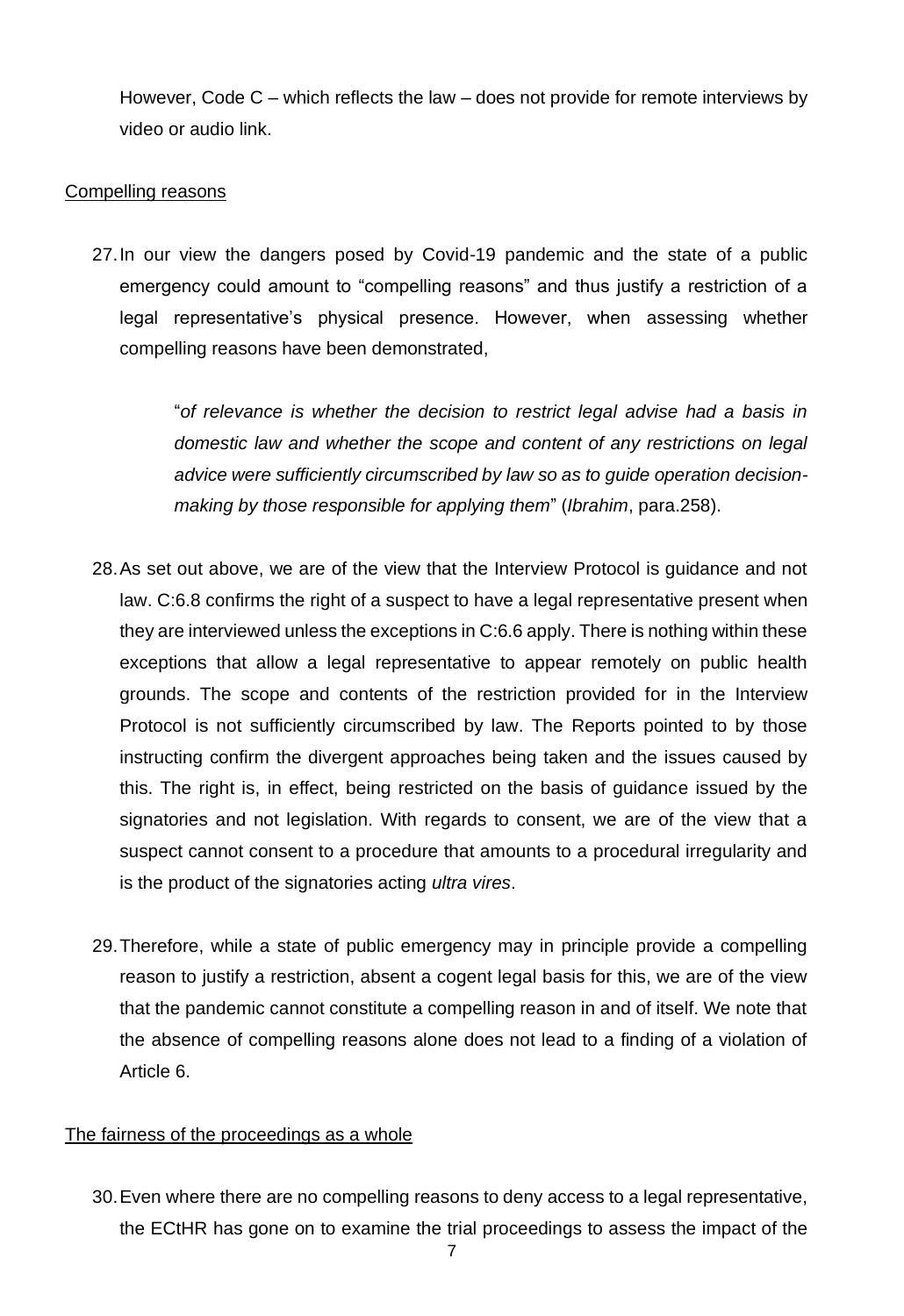admission of statements made to determine the fairness of the proceedings as a whole. This will be determined on a case-by-case basis.

- 31.Consent / waiver raises several issues in these circumstances. While the case law confirms that there is nothing within the Convention that prevents a person from waiving their Article 6 rights, for this to be effective for Convention purposes it "*must be unequivocal and attended by safeguards commensurate to its importance"* (*Dvorski v Croatia* [GC] App. No. 25703 (Judgment of 20 October 2015), para.101). First, if there is no legal basis for a remote interview, a suspect cannot consent to a process that is unlawful. Second, even if it was found that they could, there would need to be evidence to support that the waiver was in fact unequivocal. Evidence of this will be important to establishing this.
- 32.The following will need to be considered for adult suspects and suspects under the age of 18 or vulnerable:
	- The decision-making process required by para.8 of the Interview Protocol April 2020 to justify a decision to interview a suspect under 18 or vulnerable remotely;
	- the basis of any purported consent to a remote interview (did the legal representative consider the legal basis for remote interviews and challenge this, was the suspect fully advised about their options, did they have a realistic choice);
	- whether the interview was adversely affected, undermined or limited without the physical presence of a legal representative;
	- if the contents of the interview can be attributable to the absence of a legal representative.
- 33.Privilege may need to be waived to enable all the relevant records to be considered, and any written records made by the officer and appropriate adult involved in this decision would need to be reviewed.
- 34.Whether a legal representative intervened, the interview was recorded, and the nature of any comments made, will all be assessed to determine whether the safeguards in place were sufficient to cure any alleged unfairness. In cases where the legal representative appeared remotely but actively participated throughout, the court are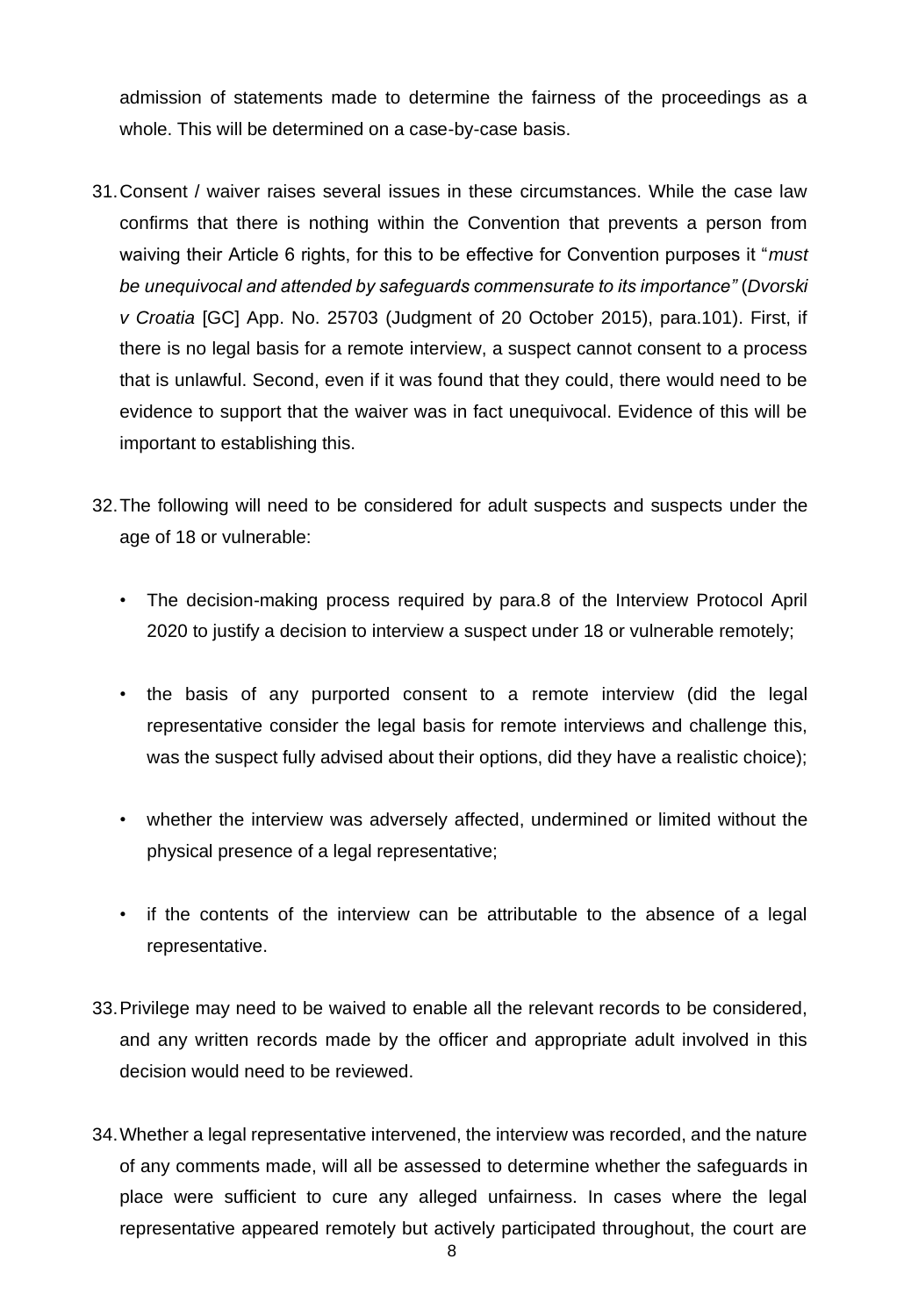less likely to find that their physical absence was prejudicial. Further, if there is nothing harmful to the suspect's case was said or done during the interview, a court is unlikely to find that admitting the contents of a remote interview would have an adverse effect on the fairness of the proceedings.

- 35.S.76/78 PACE 1984 can be used to challenge the admissibility of a remote interview. Breaches of PACE could be argued on the basis that the Interview Protocol is guidance, and not law. However, as the ECtHR's case law confirms, if the interview is excluded it is unlikely that the proceedings as a whole would be considered to be unfair under Article 6.
- 36.Whether or not the overall fairness of the trial is irretrievably prejudiced by the admission of a remote interview restriction will be determined on a case-by-case basis. For this reason, we are of the view that whether there has been a breach of Article 6 will very much depend on the facts of an individual case. Even if the ECtHR found that no compelling reasons existed for a restriction of the right to access a lawyer, when considered as a whole the trial could be found to be fair. Conversely, the fact that the ECtHR applies its test of fairness on the specific facts of the case before it means that even were the Government to change the law so as to permit the proper amendment of the Code, that might not guarantee that remote advice was compatible with article 6.

## **E. In what circumstances could the admissibility of an interview be challenged on the basis that the suspect had remote legal assistance?**

- 37.It is difficult to provide a comprehensive list of the circumstances in which the admissibility of an interview could be challenged. We do not consider that every interview could be challenged on the basis that it was conducted remotely.
- 38.Whether it is arguable that a remote interview had an adverse impact on a suspect's ability to communicate effectively will very much depend on the facts of the case. For example, an adult that consents to a remote interview for a non-serious offence is less likely to be prejudiced then a vulnerable individual with communication difficulties charged with a serious offence. Communicative needs will be relevant to the assessment of whether a remote interview was appropriate and the contents therein are admissible.